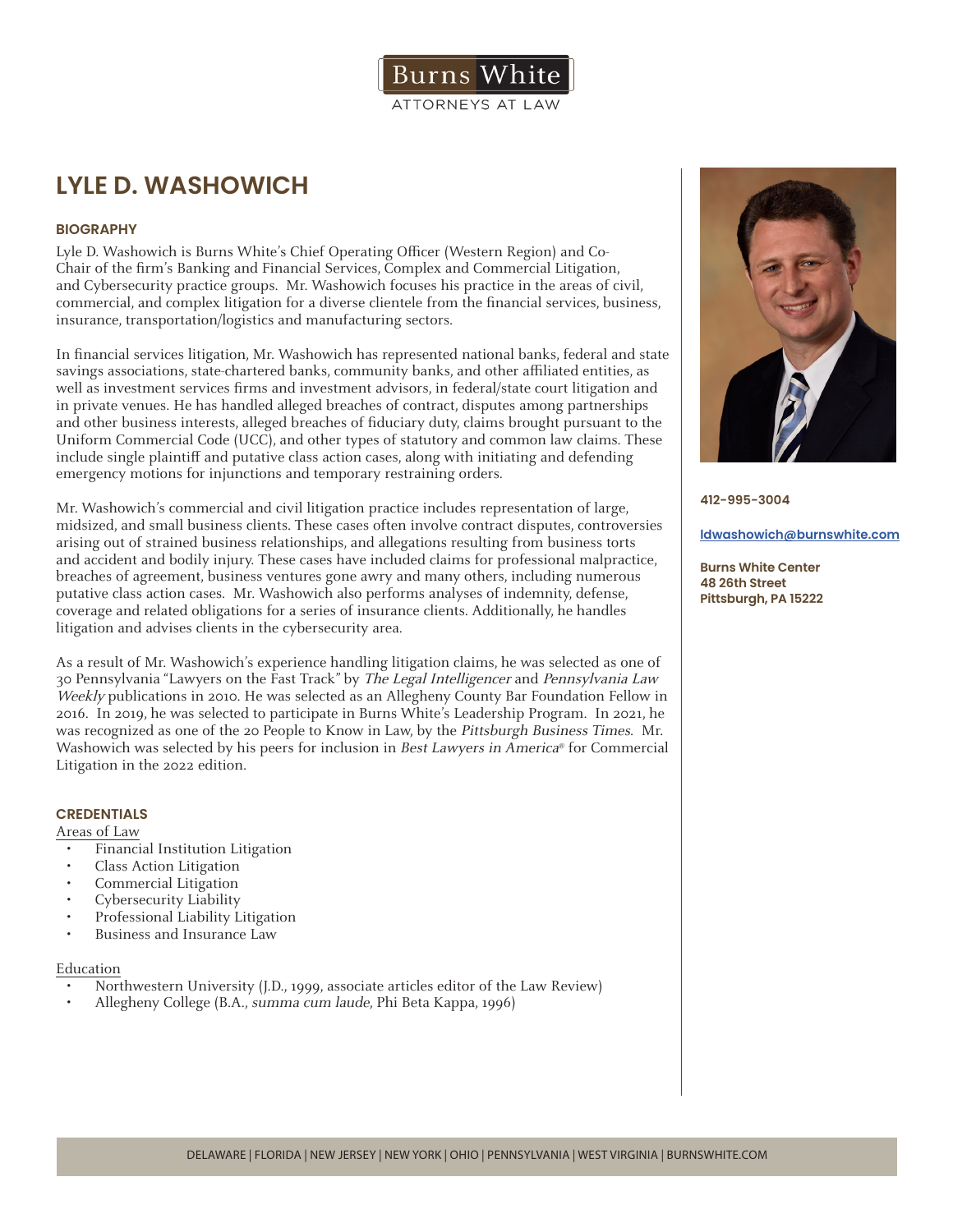#### Bar and Court Admissions

- Commonwealth of Pennsylvania
- United States Supreme Court
- United States Court of Appeals for the Third Circuit
- United States District Court for the Eastern District of Pennsylvania
- United States District Court for the Middle District of Pennsylvania
- United States District Court for the Western District of Pennsylvania
- United States District Court for the Eastern District of Michigan

#### Memberships

- Pennsylvania Association of Community Bankers
- Pennsylvania Bankers Association
- Allegheny County Bar Association
- Pennsylvania Bar Association

#### **PRESENTATIONS**

- Understanding Cybersecurity Law, Client Presentation, November 2021
- Considerations in Responding to a Subpoena, Client Presentation, September 2020
- Pennsylvania's Evolving Cybersecurity Law: What You Need to Know, Pennsylvania Association of Community Bankers Annual Convention, September 2019
- Alternative Fee Arrangements: The Demise of the Billable Hour, In-house client presentation, July 2018
- Cybersecurity for Business and Industry: A Necessary Framework for Action, The Legal Intelligencer's In-House Counsel Seminar, Sept. 2015
- Cybersecurity in Financial Institutions: A Necessary Framework for Action, Pennsylvania Association of Community Bankers Annual Convention, Sept. 2014
- Suspicious Activity Reports: Deciding When a Good Faith Suspicion is Good Enough, Pennsylvania Association of Community Bankers Annual Convention, Sept. 2013

#### **PUBLICATIONS**

- Co-Author, "Cybersecurity Incident Reporting For CIRCIA 2022 Establishes New Requirements For Critical Infrastructure Companies," Burns White Insights, March 2022
- "Federal Court Finds No Interception of Online Shoppers' Data by Third-Party Advertising Company," Burns White Insights, July 2021
- "Pennsylvania Federal District Court Rules That Putative Class Members May Be Interviewed By Defendant," Burns White Insights, April 2021
- "Pennsylvania Federal Court Allows Claims to Proceed in Putative Class Action Data Breach Lawsuit," Burns White Insights, January 2021
- "Scrutinizing Cy Pres Class Action Settlements—Recent Court Trends", Burns White Insights, Co-Authors Lyle Washowich and Gerard Hornby, January 2020
- "Pennsylvania's New Cyber Security Landscape," Hometown Banker, July 2019
- "Pennsylvania's New Cyber Security Landscape," Burns White Insights, Co-Authors Lyle Washowich and Taylor Wantz, April 2019"
- "Upcoming Amendments to Federal Rule of Civil Procedure 23," Burns White Insights, November 2018
- "Suspicious Activity Reports: Deciding When A Good Faith Suspicion Is Good Enough," Transactions, July 2013
- "Suspicious Activity Reports: Deciding When a Good Faith Suspicion Is Good Enough," paBanker, November-December 2012
- "Identifying Opportunities for Community Banks through Syndicated Loans and Loan Participations," Transactions, December 2012
- "Women in the Law Division establishes Professional Development Committee, creates roundtable series," ACBA Lawyers Journal, January 1, 2010
- "U.S. Supreme Court preserves jurisdictional parity between national banks and statechartered institutions," Client Bulletin, January 20, 2006
- "National banks beware: Your branches may carry greater risk than you realize," The Banking Law Journal, July/August 2005

### **Burns White**

ATTORNEYS AT LAW

**Lyle D. Washowich 412-995-3004**

**ldwashowich@burnswhite.com**

**Burns White Center 48 26th Street Pittsburgh, PA 15222**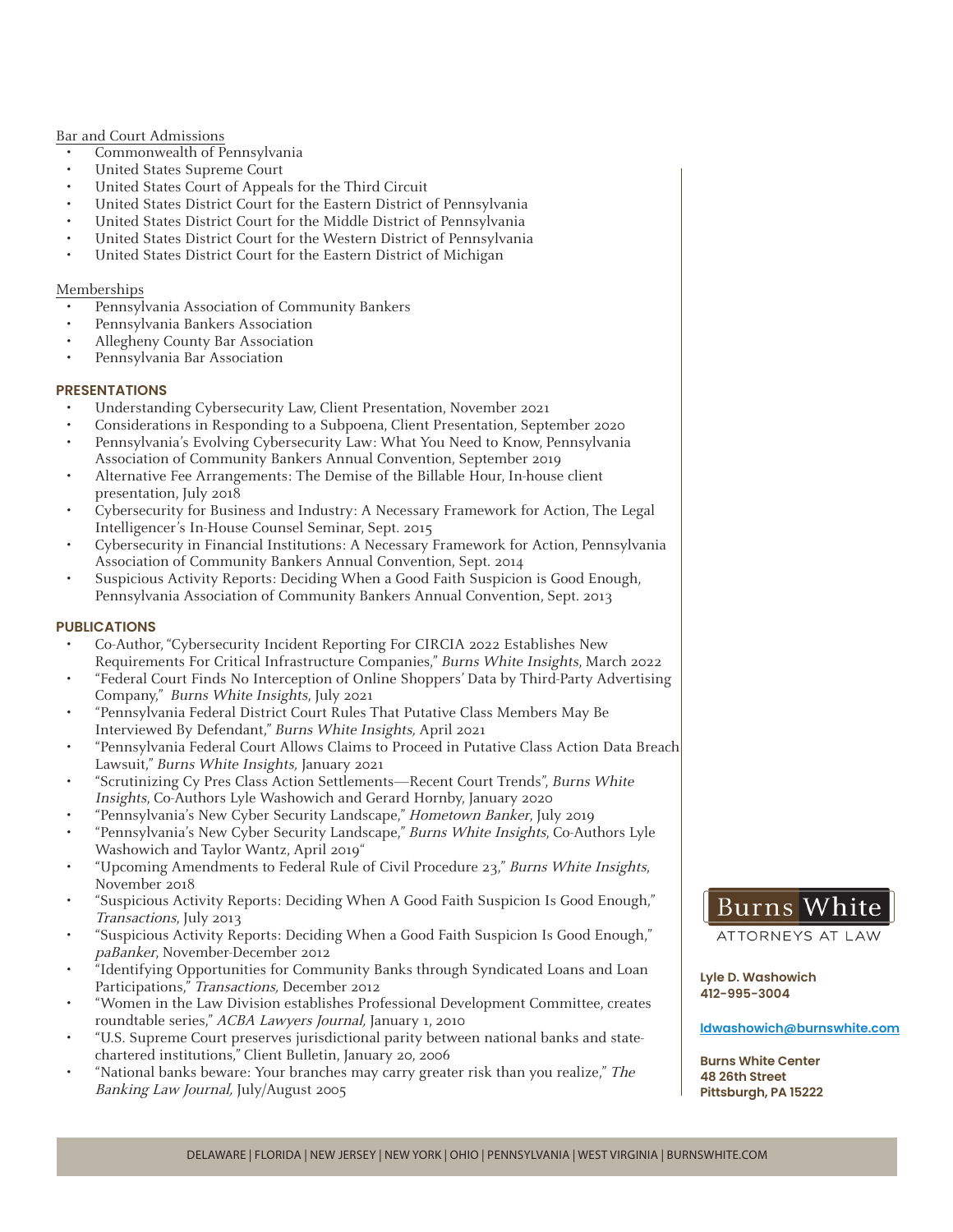#### **ACCOLADES & INVOLVEMENT**

Honors/Awards

- Selected by his peers for inclusion in Best Lawyers of America® for Commercial Litigation, 2022
- Recognized as one of the "20 People to Know in Law" by the Pittsburgh Business Times, 2021
- Selected as one of 30 "Lawyers on the Fast Track" in 2010 by The Legal Intelligencer and Pennsylvania Law Weekly publications
- Selected for inclusion on the 2006 Pennsylvania Super Lawyers® "Rising Stars" list

#### Involvement

- Appointed to Allegheny County Bar Association's Ad Hoc Gender Equality Survey Committee, 2021-2022
- Selected to participate in and completed Burns White's Leadership Engagement and Development (LEAD) program, 2019-2020
- Inducted as Allegheny County Bar Foundation Fellow, Class of 2016
- Participated in Allegheny County Bar Association's Women in Law Division, 2002-2012

#### **REPRESENTATIVE MATTERS**

- Successfully defended and secured a summary judgment for a national bank on claims of alleged aiding and abetting a breach of fiduciary duty, civil conspiracy, breach of implied covenant of good faith and fair dealing, and fraud in the inducement for a commercial real estate and partnership dispute on notes in excess of \$20 million
- Successfully settled claims for global retailer against vendor for failure to pay for goods provided
- Successfully defended state savings bank against claims for alleged improper transmission of electronic funds
- Successfully brought a preliminary injunction and temporary restraining order for a community bank against investment advisor
- Obtained case dismissals and favorably settled claims for a national bank on several matters under the Uniform Commercial Code (UCC) regarding alleged conversion of instruments
- Successfully obtained a dismissal for a national bank on claims of improper repossession of property
- Successfully defended, prosecuted and settled claims for and against a manufacturing business concerning alleged breaches of supply agreement with a Fortune 100 company
- Successfully defended a preliminary injunction motion and temporary restraining order in a putative class action brought against software company
- Successfully defended and received favorable settlement for an internet services provider facing defamation claims
- Successfully defended a national bank in response to third-party subpoena seeking deposition of corporate designee and related documents
- Negotiated a favorable settlement for a real estate services firm regarding an alleged breach of an employee's non-compete and non-solicitation agreement



ATTORNEYS AT

**Lyle D. Washowich 412-995-3004**

#### **ldwashowich@burnswhite.com**

**Burns White Center 48 26th Street Pittsburgh, PA 15222**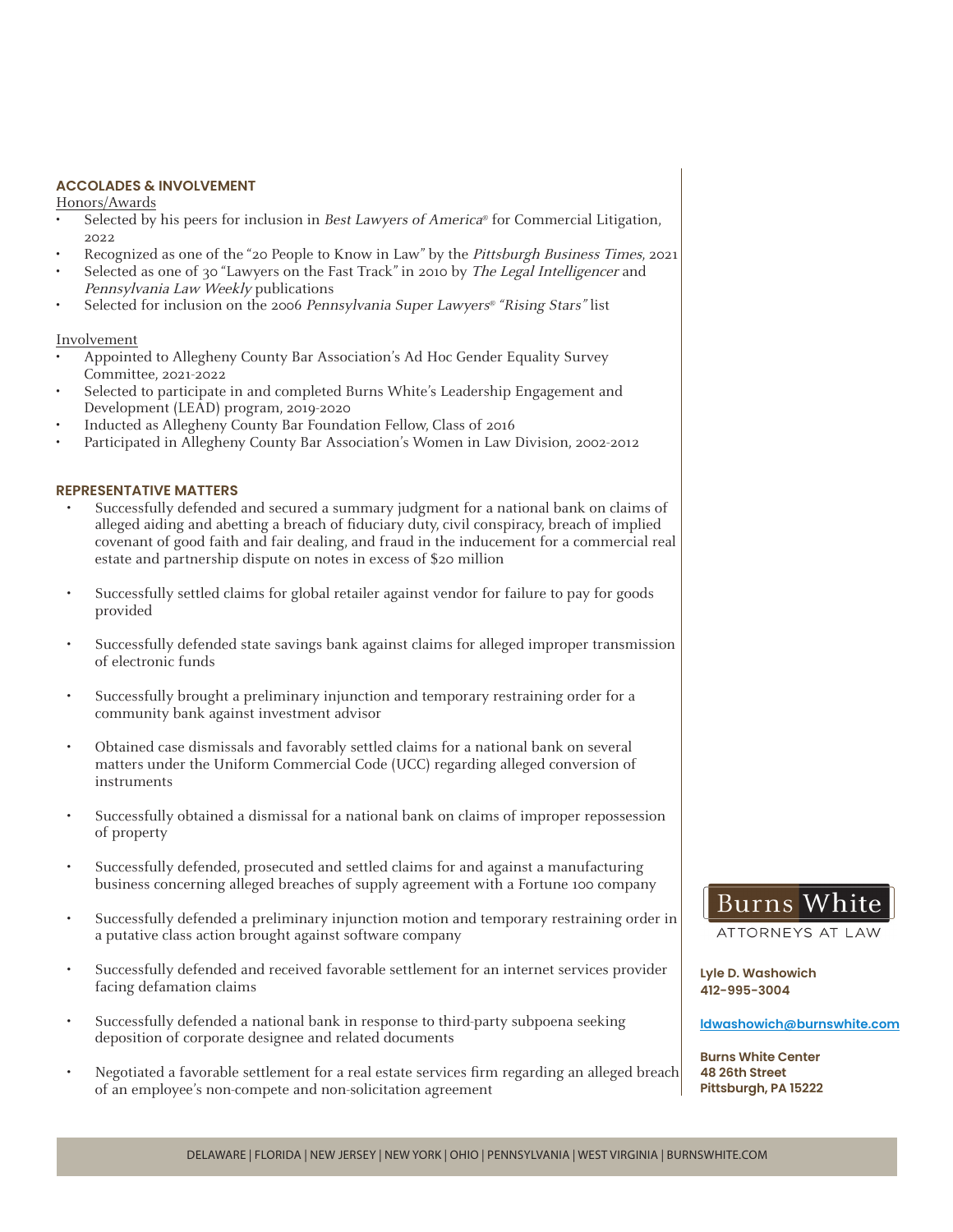- Obtained a favorable settlement for a diving manufacturer against alleged wrongful death and other tort-related claims
- Obtained dismissal or favorable settlements for several law firms and attorneys regarding claims of legal malpractice, breach of contract and breach of fiduciary duty obligations
- Reviewed, analyzed and provided assessments for indemnity and defense-related coverage for a series of insurance and oil/gas clients
- Successfully represented a franchisee in negotiations with a franchisor regarding alleged violations of franchise agreements
- Obtained a favorable settlement for a medical device supplier in a dispute with competitor
- Successfully negotiated a favorable settlement for a community bank on an alleged claim of forgery on collateral instruments
- Successfully settled a threatened litigation claim for a financial institution on alleged wrongful conversion of property
- Successfully defended ERISA claims against an accounting firm for purported failure to properly supervise a client's account
- Negotiated a successful settlement after prosecuting a claim for a manufacturing client where a customer failed to pay for products provided
- Secured a successful settlement for an association management firm on contract and tort claims with a homeowners association
- Secured a successful settlement for a financial institution on claims of alleged noncompliance with certain aspects of the Americans with Disabilities Act
- Successfully settled a putative class action lawsuit filed against a medical services provider on claims of alleged noncompliance with certain aspects of the Americans with Disabilities Act
- Successfully settled claims of fraudulent endorsement, unauthorized signature and alleged misuse of a customer's property for a national bank client
- Successfully settled claims of alleged breaches of agreement with a supplier/vendor for an engineering and manufacturing client
- Successfully settled claims against a national bank for alleged malicious prosecution, false arrest, vicarious liability, negligence and intentional infliction of emotional distress
- Successfully settled claims for a national bank of unfair and deceptive trade practices made on a customer's account
- Successfully secured dismissal for a former corporate officer on alleged claims of breach of fiduciary duty arising prior to and allegedly after insolvency of parent company
- Successfully settled claims of alleged malpractice in preparation and advisement for sale of a business and the preparation of related tax returns for an accounting firm
- Successfully secured a dismissal for a national bank facing claims of alleged improper termination of a customer's private line of credit



ATTORNEYS AT LAW

**Lyle D. Washowich 412-995-3004**

#### **ldwashowich@burnswhite.com**

**Burns White Center 48 26th Street Pittsburgh, PA 15222**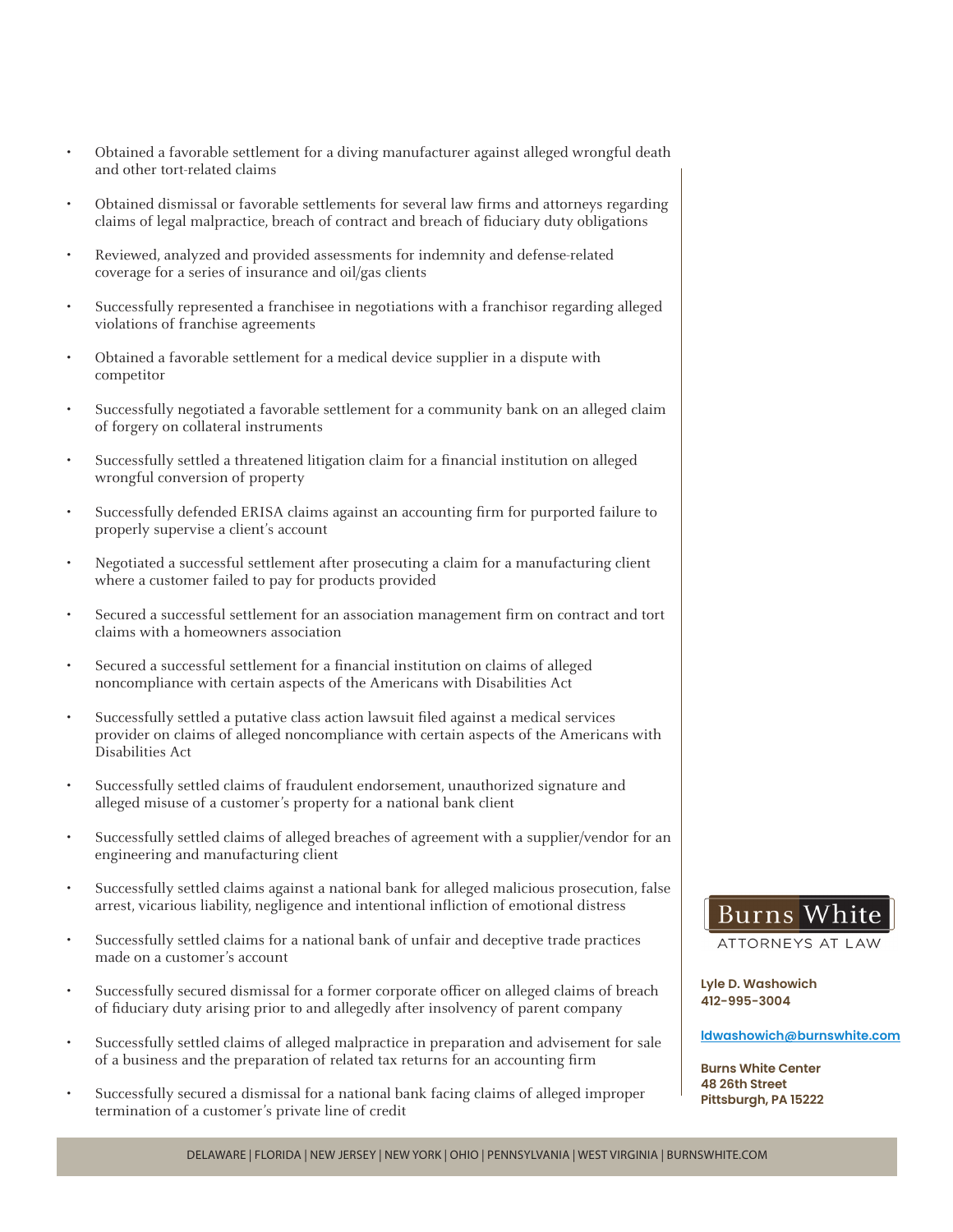- Successfully achieved dismissal of claims brought under the Unfair Trade Practices and Consumer Protection Law seeking assignee liability from a national bank in its alleged role in persuading a consumer to purchase a new vehicle
- Successfully settled claim for a national bank client alleging several common law tortbased claims for the improper taking of client funds
- Obtained dismissal on motion to dismiss for a national bank on claims of an alleged breach of contract under a Totten Trust instrument
- Defended a national bank in response to third-party subpoena to attend and testify
- Successfully defended and achieved dismissal of federal court putative class action matter alleging claims of toxic water exposure against school district
- Successfully obtained dismissal for an accounting firm and its accountant against claims of alleged breach of fiduciary duty and fraud
- Successfully prosecuted and settled a claim for a technology client for a breach of contract as a vendor
- Defended a national bank in pre-complaint discovery seeking documents in aid of preparation of a complaint
- Successfully settled claims for a national bank against an insurer and a broker regarding payments due under BOLI policies
- Successfully obtained dismissal for a community bank against purported claims of fraudulent endorsement on various national and international allegedly fraudulent checks
- Successfully obtained dismissal for an insurance client against putative class action claims alleging failure to make primary payments under Medicare Secondary Payer Act
- Successfully obtained dismissal for a national bank on claims alleging statutory fraudulent transfer of funds
- Successfully defended a manufacturing client on claims of breach of contract and fraud regarding disputed property with landowner
- Successfully settled purported claims arising under Equal Credit Opportunity Act, UTPCPL, FCEUA, and for declaratory judgment
- Successfully defended and settled claims for a bank client and its corporate parent against various UCC, state common law and state-based consumer protection law statutory causes of action for alleged improper notices of repossession, notices of deficiency and related consumer class action claims
- Successfully defended and settled claims for a medical records request provider in putative class action alleging excessive fee claims
- Handled research and analysis for bank client regarding policy/procedure for UCC presentment and related warranty items
- Successfully represented a community bank in conversion of credit card operations to new credit card provider

# **Burns**

ATTORNEYS AT LAW

**Lyle D. Washowich 412-995-3004**

#### **ldwashowich@burnswhite.com**

**Burns White Center 48 26th Street Pittsburgh, PA 15222**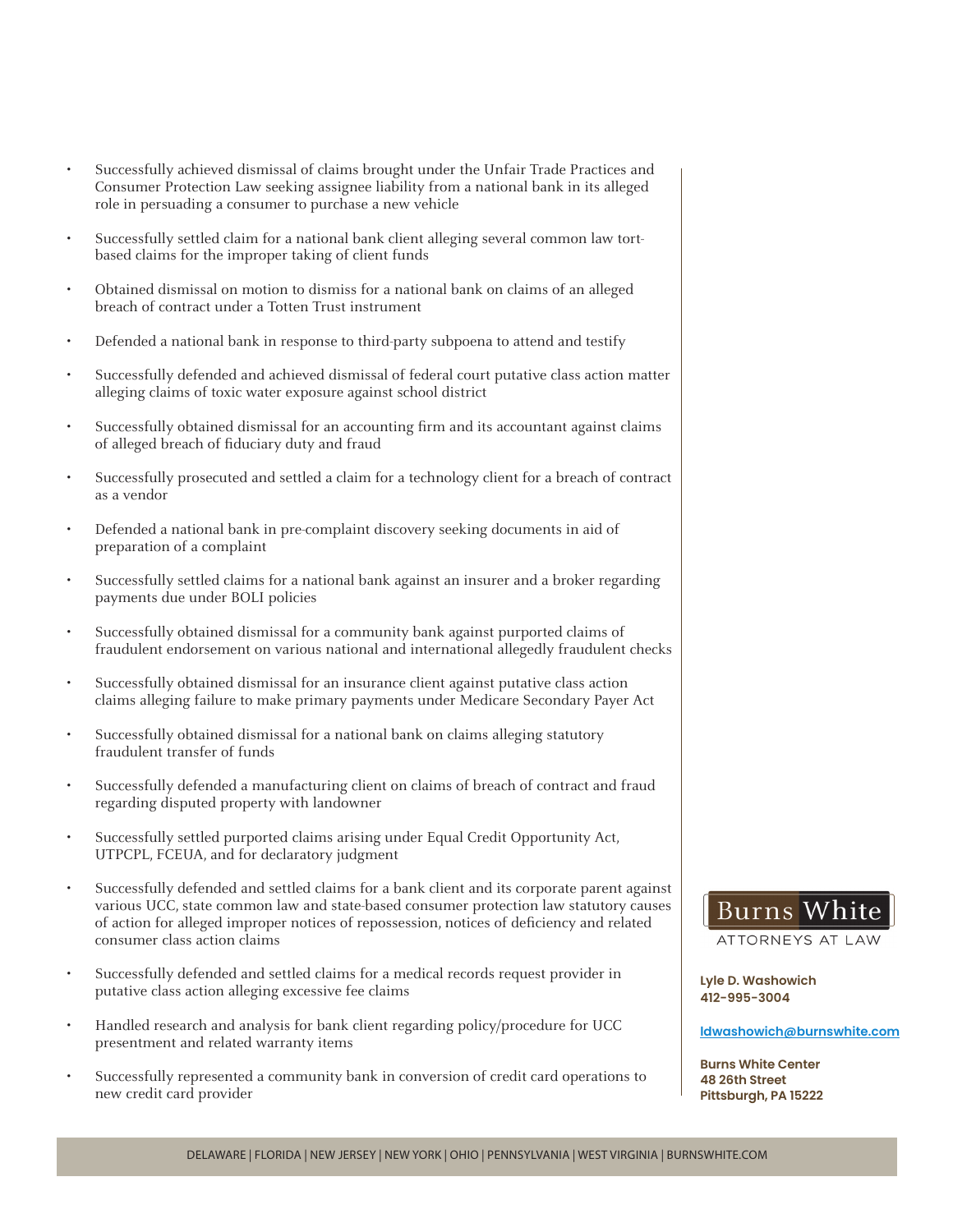- Successfully defended national bank served with third-party subpoena for testimony at arbitration hearing
- Successfully defended and settled lawsuit against national bank averring claims for purported inaccurate credit reporting to credit reporting agencies
- Assisted special master and arbitrator in resolving complex financial and alleged class action cases
- Successfully defended national bank on claims concerning distribution of proceeds under applicable trust instruments
- Successfully prosecuted claims for global manufacturer arising under contract with service provider
- Successfully performed evaluation for bank client regarding litigation hold policy and procedure
- Successfully defended a bank client against allegations of improper contact with customer and purported unauthorized practice of law
- Successfully defended national bank against allegations of breach of contract, negligence, and Electronic Fund Transfer Act claims purportedly due to unauthorized use of customer account
- Successfully defended accounting firm against allegations of professional malpractice for alleged failure to timely process amended returns
- Successfully defended accounting firm from allegations of purported miscalculated taxes and wages owed to employees and independent contrctors
- Performing cybersecurity and related indemnity analysis and evaluation for banking client to mitigate risk of loss
- Defending insurer against putative class action claims asserting alleged retroactively increased policy premiums for alleged backdated policy changes without payment for related claims during backdated time period
- Defending insurer against putative class action lawsuits alleging claims for stacked interpolicy uninsured and/or underinsured motorist coverage
- Defending insurer against putative class action lawsuits alleging claims for stacked intrapolicy uninsured and/or underinsured motorist coverage
- Handling class action claims process for client in nationwide class action settlement involving payment card interchange fee transactions
- Defending client in putative class action matter arising under Pennsylvania's statutory and common law for purported failure to compensate employees for certain activities
- Defending state medical association in putative class action matter alleging failure to fulfill contractual terms

# Burns

ATTORNEYS AT LAW

**Lyle D. Washowich 412-995-3004**

#### **ldwashowich@burnswhite.com**

**Burns White Center 48 26th Street Pittsburgh, PA 15222**